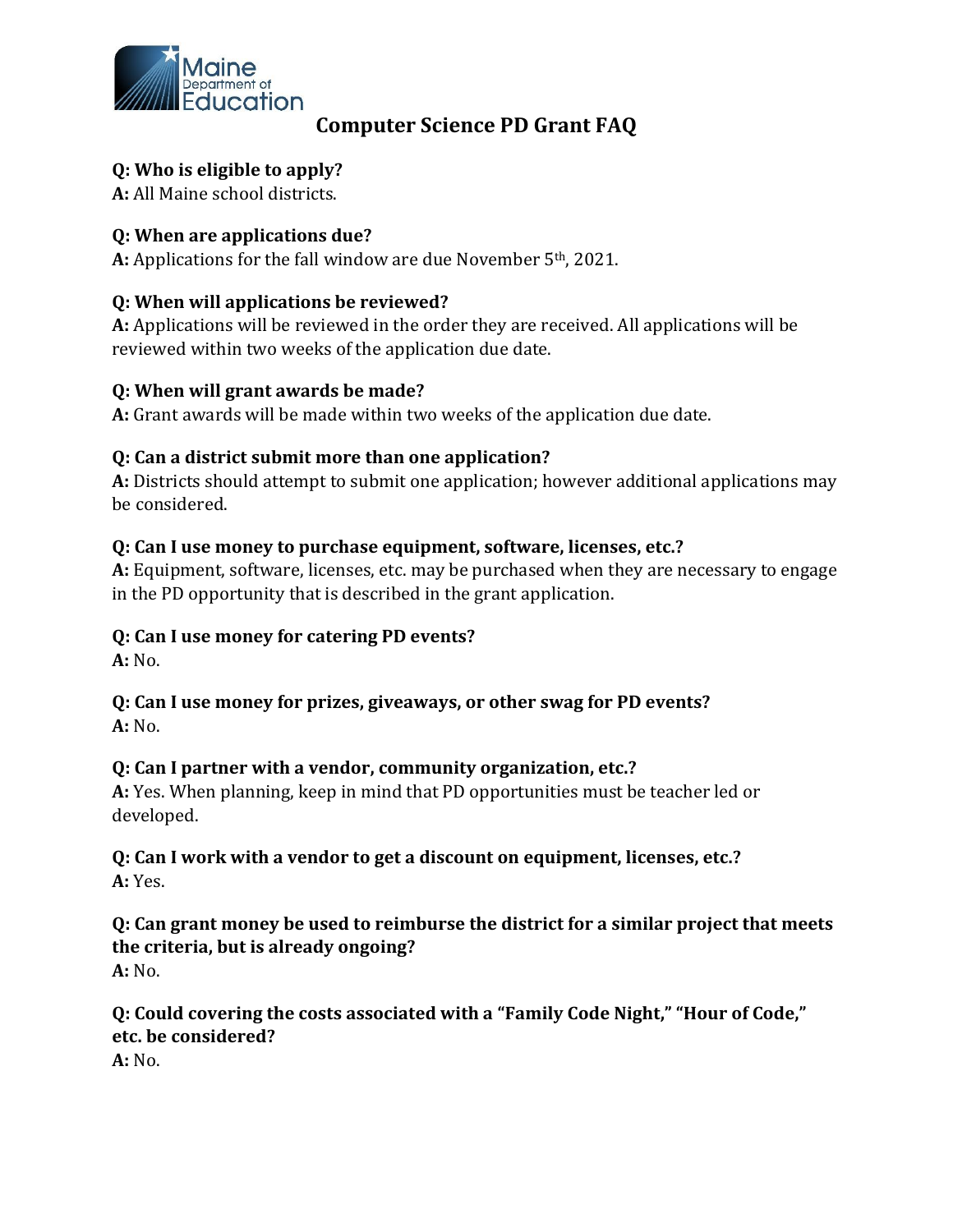## **Q: Can PD be made available for non-school staff that may be interested (leaders of clubs, youth groups, etc.)**

**A:** The purpose of this grant is to provide PD for school staff.

### **Q: Does equipment purchased through the grant belong to the school hosting the PD or the individual organizing the PD (ex. If I change schools can I take the equipment with me)?**

**A:** Any equipment purchased through the grant belongs to the school district that applies for the grant funds.

## **Q: Can the grant money be used to cover teacher stipends?**

**A:** Grant money can be used to cover teacher stipends for teachers who are providing the PD.

## **Q: Are there any minimums for teacher numbers participating?**

**A:** While there are no specified minimums, applications with higher impact are preferrable.

## **Q: Will a district be disqualified if they already offer CS?**

**A:** No. Priority will be given to applicants who do not currently offer CS, but applicants who already offer CS are still eligible.

## **Q: Is there a deadline for expending grant money?**

**A:** Yes. Grant money must be expended by June 30, 2022.

## **Q: Can an individual teacher apply for grant money to pay for a CS-related course?**

**A:** CS-related coursework could be included in an application, however the application must include plans to develop or lead a PD opportunity that is a result of the teacher participating in the CS-related course.

## **Q: How much preliminary information does an applicant need to include?**

**A:** An application must include detail related to the PD that is planned within the grant application. Preliminary information in addition to this is welcome, but not required.

## **Q: Do the responses in the grant application have a maximum number of characters?**

**A:** The responses in the application will allow an applicant to provide as much context as needed. Please try to be concise but make sure to include any information that is relevant to the application.

# **Q: Is the "audience" the teachers who will attend/participate in the PD?**